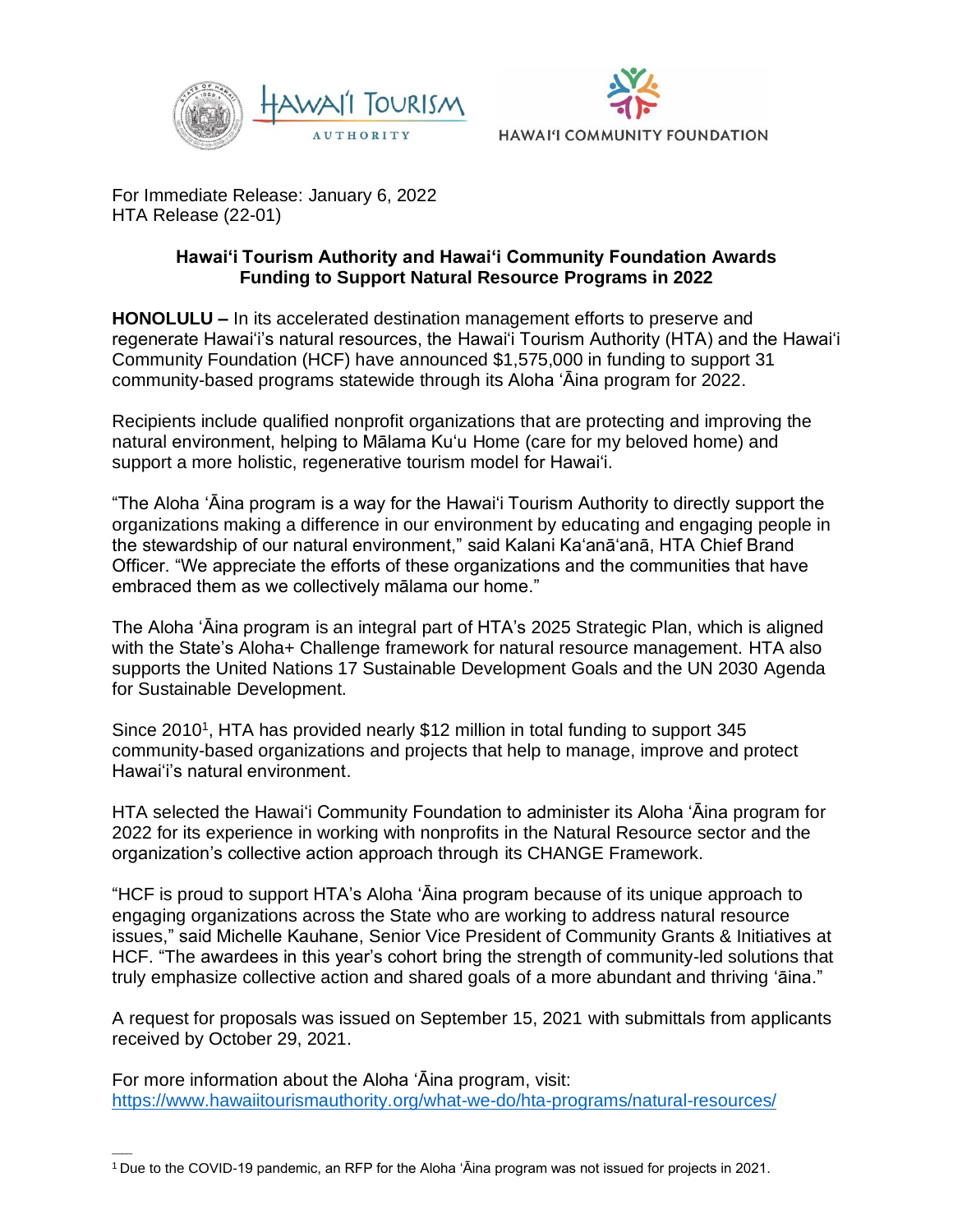# **HTA 2022 Aloha 'Āina Awardees**

| Awardee                                                | <b>Project Name</b>                                                                                  | Island(s)                   |
|--------------------------------------------------------|------------------------------------------------------------------------------------------------------|-----------------------------|
| 808 Cleanups                                           | <b>Community Empowered Stewardship Program</b>                                                       | O'ahu                       |
| 'Āina Momona                                           | Keawanui Food System Revitalization Project                                                          | Moloka'i                    |
| Auwahi Forest<br><b>Restoration Project</b>            | Auwahi, community-enacted protection of<br>Hawai'i's irreplaceable natural and cultural<br>resources | Maui                        |
| <b>Big Island Invasive</b><br><b>Species Committee</b> | Protecting Wahi Pana of Hawai'i Island from<br><b>Invasive Species</b>                               | Hawai'i<br>Island           |
| <b>Garden Island Arts</b><br>Council                   | 'Ele'ele Endangered Wildlife Mural                                                                   | Kaua'i                      |
| Hawai'i Forest Institute                               | Mahalo 'Āina Discovery Forest Projects                                                               | O'ahu,<br>Hawai'i<br>Island |
| Hawai'i Marine<br><b>Mammal Alliance</b>               | Stewardship & Conservation of Hawai'i's<br><b>Protected Marine Animals</b>                           | O'ahu                       |
| Hawaiian Islands Land<br>Trust                         | Waihe'e Coastal Dunes & Wetlands Cultural &<br><b>Ecological Restoration at Kapoho</b>               | Maui                        |
| Ho'oulu Lāhui                                          | 'Ike Honua o Keahialaka                                                                              | Hawai'i<br>Island           |
| Hui Aloha Kīholo                                       | Mohala i ka Wai: Empowering our community to<br>support a thriving Kīholo                            | Hawai'i<br>Island           |
| Ka'ala Farm, Inc.                                      | Pua Kaiāulu                                                                                          | O'ahu                       |
| Kaho'olawe Island<br><b>Reserve Commission</b>         | Spreading Aloha 'Aina through Community<br>Engagement on Kaho'olawe                                  | Kaho'olawe                  |
| Kākoʻo 'Ōiwi                                           | Ho'oulu He'eia Uli                                                                                   | O'ahu                       |
| Kalanihale                                             | Protecting Marine Natural Resourced through<br><b>Cultural &amp; Traditional Management</b>          | Hawai'i<br>Island           |
| Kauluakalana                                           | Hoi Ka Wai Nui                                                                                       | O'ahu                       |
| Koke'e Resource<br><b>Conservation Program</b>         | Mālama Ka 'Āina No Nā Hanauna Mua                                                                    | Kauaʻi                      |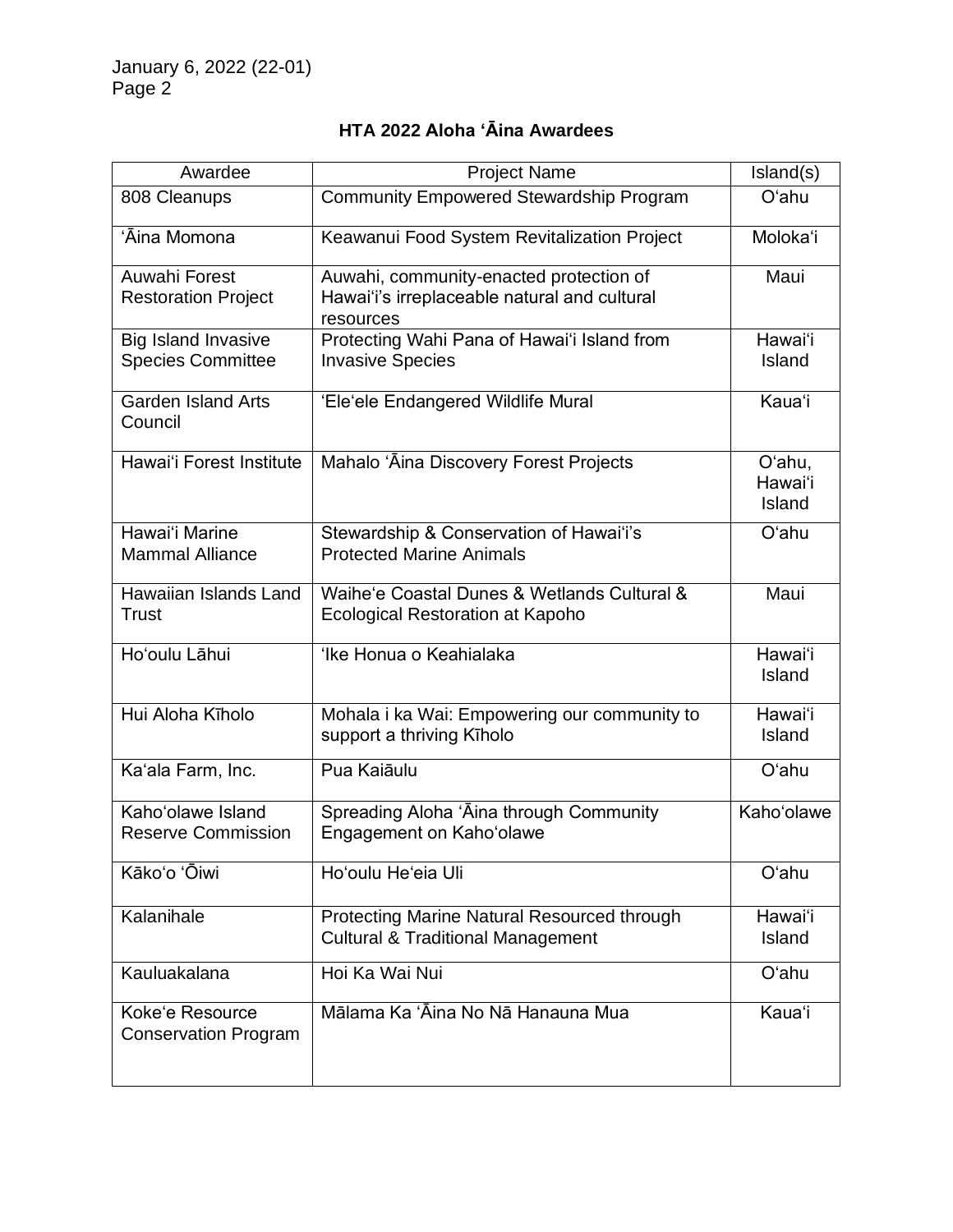| Kōkua Kalihi Valley<br><b>Comprehensive Family</b><br><b>Services</b> | Kalihi Valley Kīpuka Revitalization Initiative                                                        | O'ahu             |
|-----------------------------------------------------------------------|-------------------------------------------------------------------------------------------------------|-------------------|
| Kūleana Coral Reefs                                                   | West O'ahu Community Coral Restoration                                                                | O'ahu             |
| Kupu                                                                  | Hawai'i Youth Conservation Corps                                                                      | Statewide         |
| Lāna'i Culture &<br><b>Heritage Center</b>                            | Lāna'i Biocultural Landscape Program                                                                  | Lāna'i            |
| Ma Ka Hana Ka 'Ike<br><b>Building Program</b>                         | Mālama Hāloa                                                                                          | Maui              |
| Mālama Maunalua                                                       | <b>Community-Led Coral Reef Restoration</b>                                                           | O'ahu             |
| Mālama Nā Honu                                                        | Hawaiian Green Sea Turtle Education Program                                                           | O'ahu             |
| Mālama Pūpūkea-<br>Waimea                                             | Improving the Health of Natural and Cultural<br>Resources at Pūpūkea Through Community<br>Stewardship | O'ahu             |
| Maui Nui Botanical<br>Gardens, Inc.                                   | Bringing Kanaloa to light: the collaborative rescue<br>of critically endangered Hawaiian plants       | Maui              |
| Moloka'i Land Trust                                                   | Critical Habitat Improvements within the Anapuka<br><b>Predator Proof Fence Project</b>               | Moloka'i          |
| O'ahu Invasive<br><b>Species Committee</b>                            | OISC miconia control in Ka'alaea Watershed                                                            | O'ahu             |
| State of Hawai'i -<br>Division of Forestry<br>and Wildlife            | O'ahu Offshore Islets                                                                                 | O'ahu             |
| The Kohala Center,<br>Inc.                                            | Aloha 'Āina Kahalu'u: Caring for a cherished place                                                    | Hawaiʻi<br>Island |
| <b>The Nature</b><br>Conservancy of<br>Hawai'i                        | Aloha 'Āina Mauka to Makai                                                                            | Maui,<br>Lāna'i   |
| Waikōloa Dry Forest<br>Initiative                                     | Waikōloa Biocultural Program                                                                          | Hawai'i<br>Island |

## ###

Photos of the Aloha 'Āina program awardees: [https://www.dropbox.com/sh/0uz2mawq9dox8pb/AABA-5VwvuqOpBpFn3iJ02ZIa?dl=0](https://nam11.safelinks.protection.outlook.com/?url=https%3A%2F%2Fwww.dropbox.com%2Fsh%2F0uz2mawq9dox8pb%2FAABA-5VwvuqOpBpFn3iJ02ZIa%3Fdl%3D0&data=04%7C01%7Cerin.khan%40anthologygroup.com%7C728c91b9dc254515a76608d9d0a1fc8d%7C0e7558ffacd54b0286566e61c570cbb8%7C0%7C0%7C637770218442010137%7CUnknown%7CTWFpbGZsb3d8eyJWIjoiMC4wLjAwMDAiLCJQIjoiV2luMzIiLCJBTiI6Ik1haWwiLCJXVCI6Mn0%3D%7C2000&sdata=3bzqv17rPIdfmRv64Ii0uxm3jne0XAd347MEIOsYKSI%3D&reserved=0)